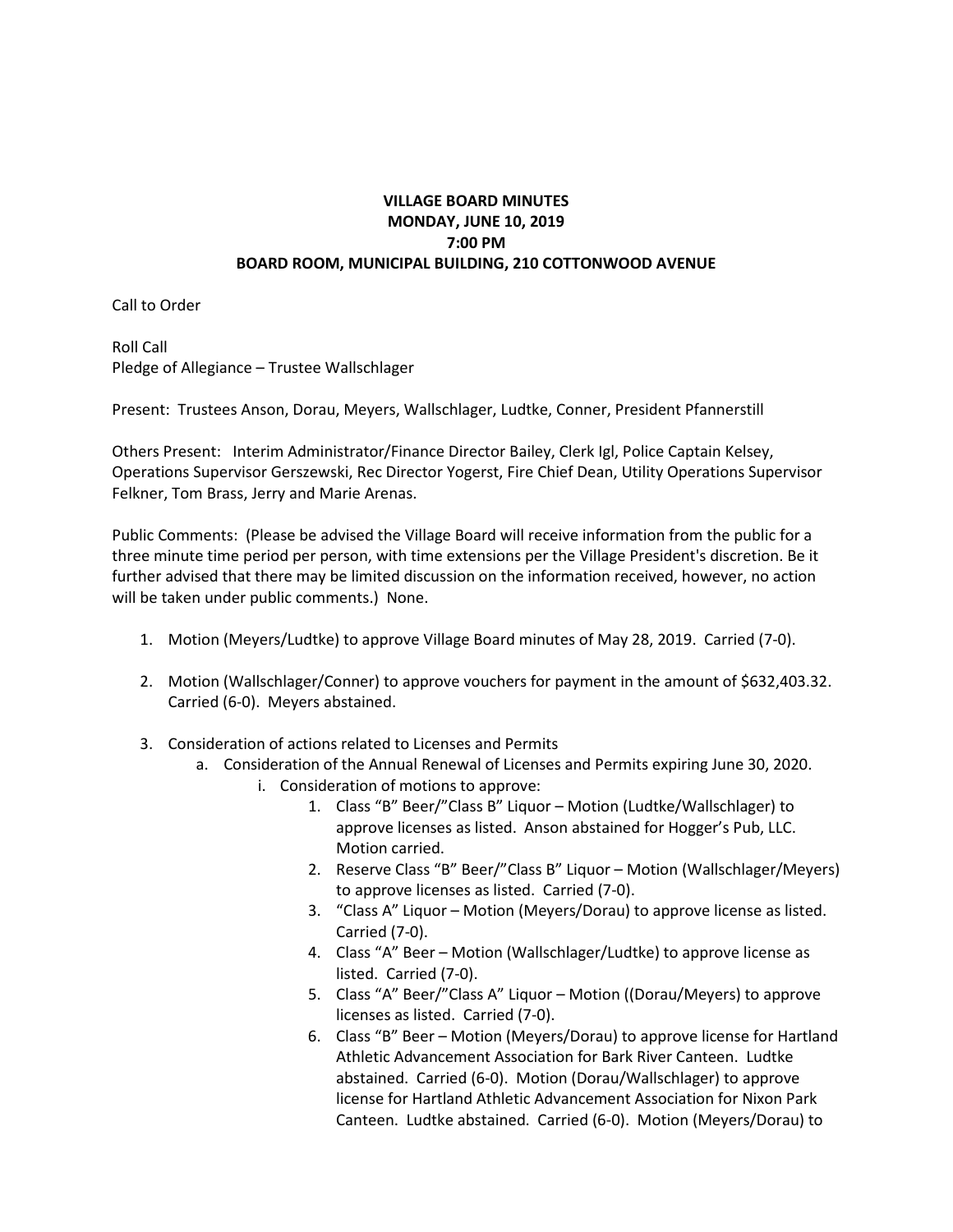approve licenses for Board & Brush and Endter's Sports Grill. Carried (7- 0).

- 7. "Class C" Wine Motion (Conner/Meyers) to approve licenses as listed. Carried (7-0).
- b. Consideration of motions to approve annual licenses expiring June 30, 2020 not requiring a public hearing:
	- i. Amusement Device Licenses Motion (Conner/Dorau) to approve licenses as listed with the exception of Hogger's. Carried (7-0). Motion (Meyers/Ludtke) to approve license for Hogger's. Anson abstained. Carried (6-0).
	- ii. Operator's (Bartender) Licenses
		- 1. Motion (Anson/Ludtke) to approve Operator's Licenses with a term ending June 30, 2020. Carried (7-0).
	- iii. Cabaret Licenses Motion (Wallschlager/Conner) to approve licenses as listed with the exception of Hogger's. Carried (7-0). Motion (Meyers/Dorau) to approve license for Hogger's. Anson abstained. Carried (6-0).
	- iv. Cigarette Licenses Motion (Ludtke/Conner) to approve licenses as listed. Carried (7-0).
	- v. Weights and Measures Licenses Motion (Conner/Dorau) to approve licenses as listed. Carried (7-0).
- c. Actions related to the consideration of the issuance of a Class "B" Beer/"Class B" (Intoxicating) Liquor License for the premises located at 560 S. Industrial Drive (Wisconsin Athletic Club – Lake Country, Chezare Misko, Agent)
	- **i. Public Hearing** to receive comment on the liquor retailer's license application. President Pfannerstill opened the Public Hearing at 7:16 p.m. No comments heard. Public Hearing closed at 7:17 p.m.
	- ii. Consideration of an action related to issuance of a Class "B" Beer/"Class B" Liquor License for WAC – Lake Country. Motion (Dorau/Ludtke) to approve the issuance of a Class "B" Beer/"Class B" liquor license for WAC – Lake Country. Carried (7-0).
- d. Consideration of other licenses and permits
	- i. Temporary Operator's (Bartender) licenses for Chamber of Commerce annual street dance. Motion (Meyers/Ludtke) to approve temporary operator's licenses. Dorau abstained. Carried (6-0).
- 4. Consideration of actions related to rezoning the property at 415 W. Capitol Drive to RS-5 Single-Family Residential Estate District.
	- a. Second reading of Bill for an Ordinance No. 05-28-2019 "An Ordinance To Amend The Official Zoning Map Of The Village Of Hartland". President Pfannerstill stated that this was the second reading of the ordinance.
- 5. First reading of a Bill for an Ordinance 6/10/2019 "An Ordinance to Repeal and Recreate Sec. 2- 26(B) Pertaining to Village President and Village Trustees Pay Schedule.

President Pfannerstill stated that this was a first reading of the ordinance.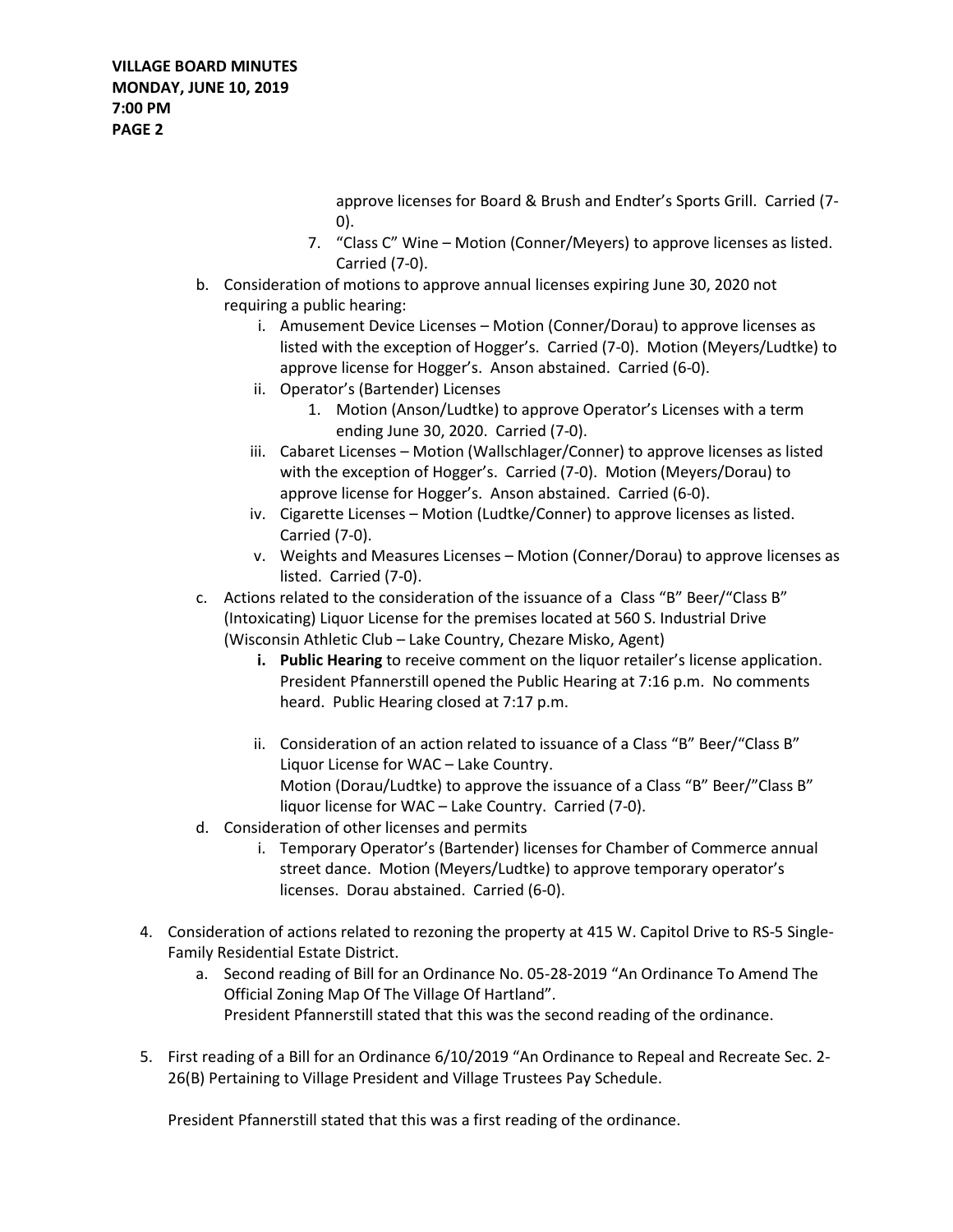6. Discussion and consideration of actions related to the review process for proposals received for the administrator search.

Interim Administrator Bailey stated that one response had been received after the deadline. Motion (Dorau/Conner) to accept the late response. Carried (7-0).

It was the consensus of the board that each of the firms would be asked to provide a 40 minutes presentation and allow 20 minutes for questions/answers. The presentations are to be scheduled with the full Village Board. Motion (Conner/Dorau) to direct staff to send out responses received to the Village Board and to schedule presentations. Carried (7-0).

7. Discussion related to a draft banner policy.

Interim Administrator Bailey stated that a draft of the policy had been included in the info pack. Factors were discussed such as whether there would be a fee to hang a banner, whether the work could be subcontracted out at the discretion of the Village, what organizations would be allowed to hang banners, the length of time that a banner is allowed in place and that the Village would need to approve designs of banners. Tom Brass, representing BID, stated that the policy should remain general and urged the Board to move forward with allowing banners.

Motion (Dorau/Conner) to allow a "pilot" banner be allowed for the Hometown Celebration on a one-time trial basis. Carried (7-0).

Village Board members were asked to provide comments on the policy to Interim Administrator Bailey. This item will be placed on the next Village Board agenda.

8. Discussion and possible action related to relocation of a portion of the Ice Age Trail.

Rec Director Yogerst stated that Ice Age Trail Community Committee had discussed a potential reroute of the trail and recommended that the trail stay unchanged through the downtown. The second choice of the committee was to move the trail to pass between Zesti's and Sam Emanuele's building. Tom Brass, representing BID, agreed that the trail stay as is.

There was discussion regarding the alley which is owned jointly by Palmer's. Silver Leash and the Village. Mr. Arenas (Palmer's) stated that he had repaired large holes in the parking lot and commented that he felt the Village failed to bring the owners into the conversations regarding the alley over the years. There was discussion regarding the lighting of the bridge with Mr. Arenas offering to cover the lighting costs if the Village gets wires run from his pole to the bridge. Mr. Arenas commented that the area is not an alley but rather a driveway and main walkway. He stated that he would like to enclose the dumpsters however paving is part of the overall project. Mr. Arenas commented that Village staff had contacted him regarding paving without prior discussions when the expense was not in his budget. He also questioned why the Village had recently torn up the sidewalk in front of his business.

President Pfannerstill commented that the bids for paving that were received were much higher than received in 2007-2009. Tom Brass commented that a lot of people use that back parking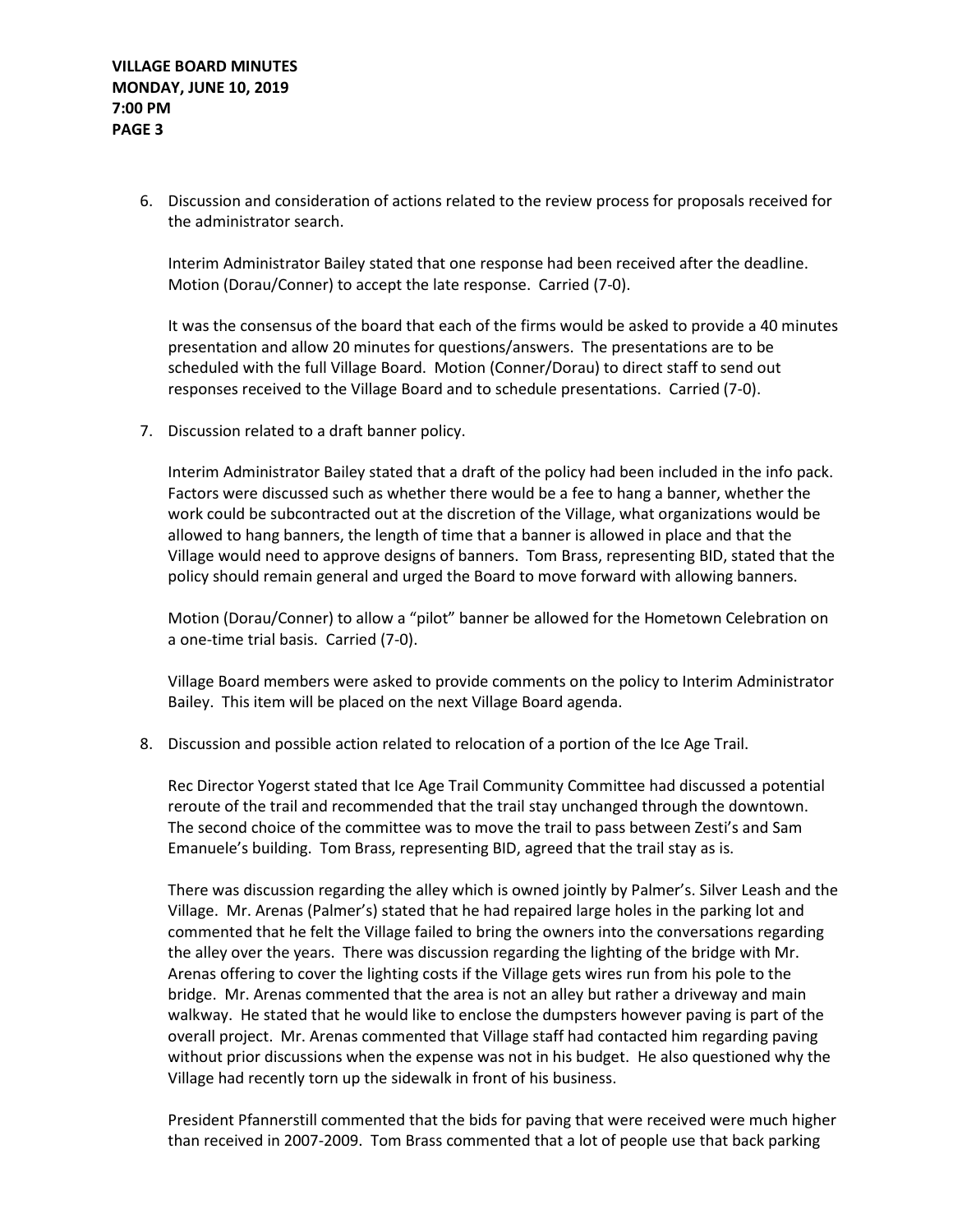lot and that it would be nice to have the bridge and parking lot lit with decorative lighting. Chief Dean suggested painting of murals on the sides of the buildings. Utility Operations Supervisor Felkner stated that the new bridge is being built and that the warranty would be void if holes are drilled into the bridge for lighting. He stated that lighting is not out of the question but that clamps would have to be used. He responded to Mr. Arenas stating that the sidewalk had been torn up because the curb stops didn't work at that location and that this type of work is always done prior to road construction. Felkner stated that a memo had been sent to businesses stating that the bridge will be out of commission for two days. Mr. Brass commented that there had been no dialogue with BID or business owners before ordering the replacement bridge.

Trustee Dorau asked Mr. Arenas whether it would be possible to relocate the dumpsters to the other side of the bridge to eliminate the concern of the weight of the garbage trucks on the pavement. Mr. Arenas stated that it would not. Trustee Anson stated that he felt the bid received for paving was ridiculous and asked Mr. Arenas whether he has foundation issues because of the weight of the garbage trucks. Mr. Arenas stated that the building has foundation issues but not caused by the heavy vehicle traffic on the driveway.

Trustee Ludtke asked Rec Director Yogerst about marketing materials for the Ice Age Trail and what the impact of changing the trail would have. Yogerst stated that a change would not be an easy process, that there may be a cost to the Village but assumed more of the associated costs would impact the Ice Age Trail Alliance. Trustee Ludtke raised concerns regarding relocating the trail after heavily publicizing the trail.

Motion made by Pfannerstill to direct Interim Administrator Bailey to meet with businesses (and include Trustee Anson), reference historical documents related to paving the alley and move the project forward. Motion died for lack of a second.

Trustee Ludtke asked whether a decision should be made by the board related to the relocation of the trail. Trustee Dorau commented that perhaps the relocation issue be postponed until the specifics of the alley project are determined.

President Pfannerstill asked Interim Administrator Bailey to reach out to the businesses to discuss project.

9. Discussion and possible action related to the composition of the Plan Commission.

Trustee Meyers stated that the previous Village President had taken steps to remove the village engineer from the Plan Commission and replaced with a citizen member. He stated that with the most recent development having issues, he would prefer to have the village engineer as a voting member of the Plan Commission.

The Village Board took a recess at 8:14 p.m.

The Village Board returned from recess at 8:18 p.m.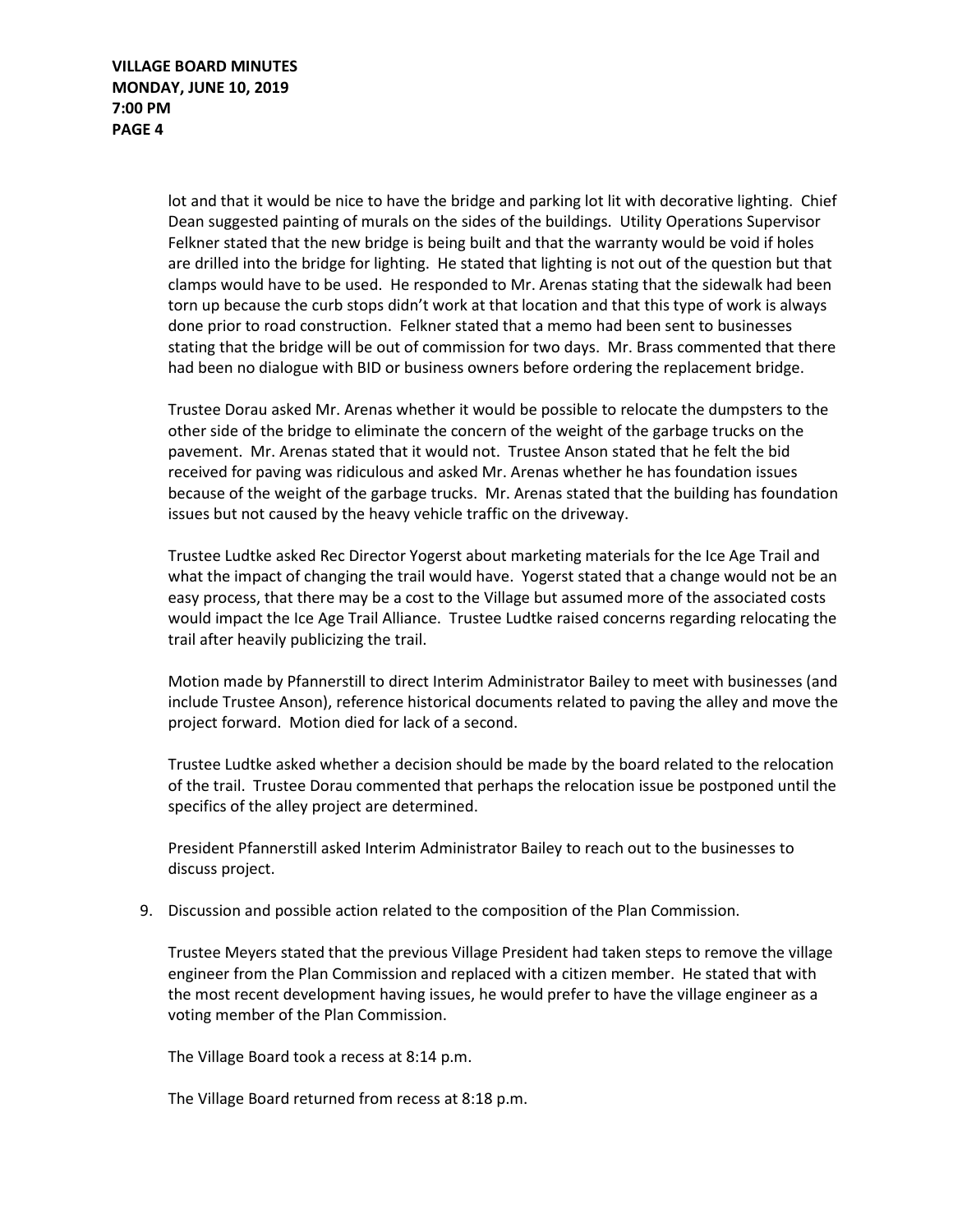President Pfannerstill stated that in 2017 the Village Board changed the composition of the Plan commission to remove the Village engineer as a voting member. Additionally, he stated that he found out within the last six months that the engineer was instructed that he didn't need to attend the Plan Commission meetings. The Village Engineer has now been regularly attending the meetings. President Pfannerstill stated that the citizen members' term in question expires in April.

Trustee Anson voiced concerns about the individual that currently is seated as the citizen member that replaced the Village engineer as a voting member. President Pfannerstill stated that the board had approved the appointment of the individual and there is only 10 months before the end of the term. Motion (Anson/Wallschlager) to move the citizen member that replaced the Village engineer as a voting member and replace with the Village engineer as a voting member. Roll call taken; motion failed (2-5). President Pfannerstill stated that the Village engineer will be asked to continue to attend all Plan Commission meetings.

10. Announcements: The following individuals will be given an opportunity to make announcements at the meeting in regards to (1) activities taken since the previous meeting on behalf of the community, (2) future municipal activities, and (3) communications received from citizens. It is not contemplated that these matters will be discussed or acted upon. The following individuals may provide announcements: Village President or individual Village Board members or Village Administrator or other Village Staff members.

President Pfannerstill stated that there had been a tragic motorcycle accident in the Village and asked that all pray for those involved.

All were invited to a dedication and renaming of the Village Hall in honor of Dick Landwehr on Sat., June 20 at 11:30 a.m.

Trustee Ludtke stated that maps from the recent Comprehensive Plan citizen engagement meeting are available to the public. Those interested in viewing the maps should reach out to staff or the Village Board. She also stated that the recent library event, Party in the Park, was great!

Trustee Dorau announced that there will be Children's Parade on June 30 at 1:15 p.m. with details on the Village website. She thanked Hometown Pharmacy for sponsoring the event.

11. Upon passage of a duly made motion to convene in closed session pursuant to Wis. Stat. § 19.85(1)(e), for the purpose of deliberating or negotiating the purchasing of public properties, the investing of public funds, or *conducting other specific public business*, whenever competitive or bargaining reasons require a closed session with respect to the contracted position of Building Inspector/Zoning Administrator.

Motion (Dorau/Anson) to adjourn to closed session. Roll vote taken; all ayes. Adjourned to closed session at 8:37 p.m.

12. May reconvene in open session to take action, if any, related to the closed session.